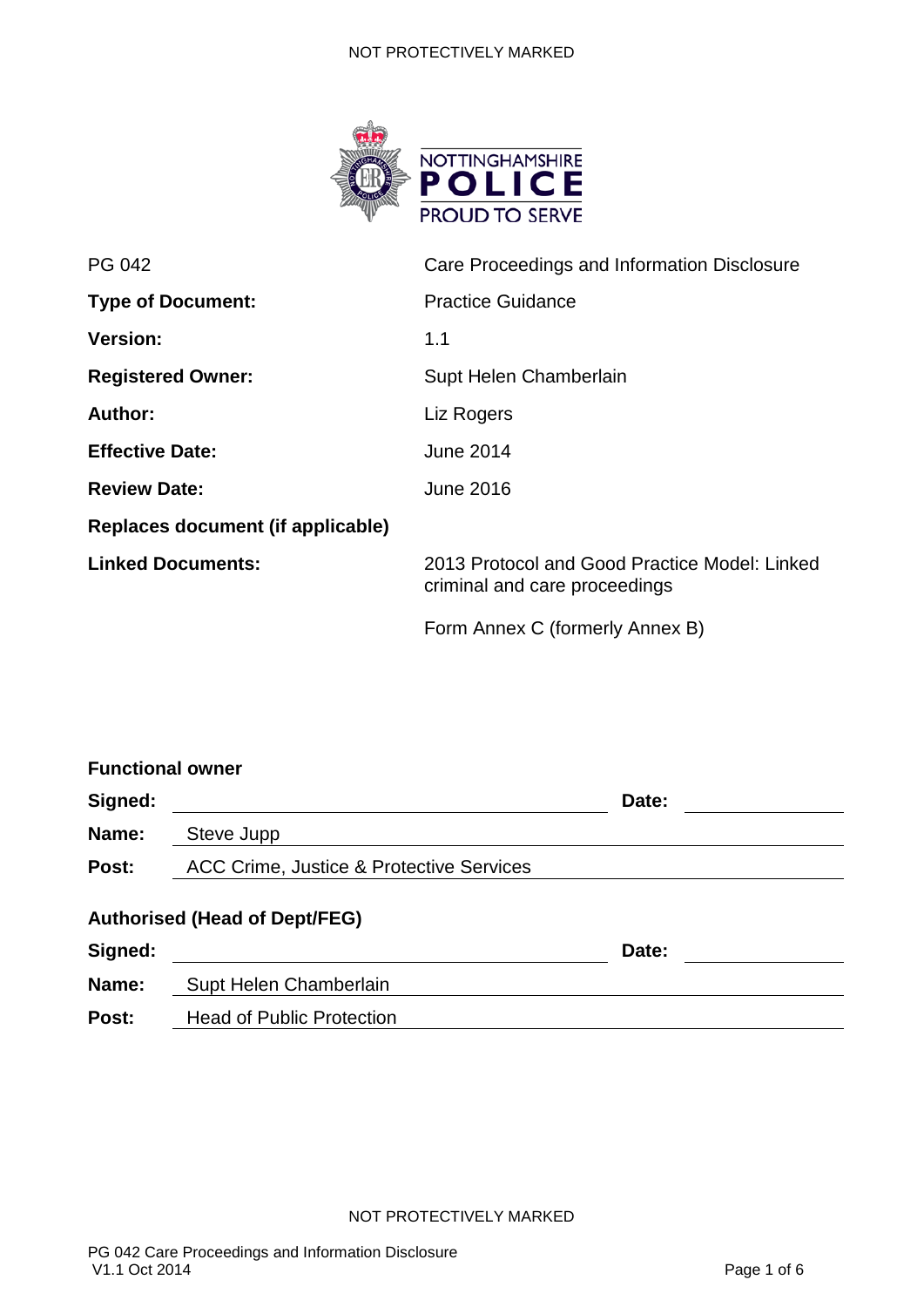#### NOT PROTECTIVELY MARKED

# **Table of Contents**

| <b>SECTION 1</b><br><b>SECTION 2</b> |                                                                           |    |
|--------------------------------------|---------------------------------------------------------------------------|----|
| <b>SECTION 3</b>                     |                                                                           |    |
| <b>SECTION 4</b>                     |                                                                           |    |
|                                      | 1/ POLICE REQUESTING INFORMATION HELD BY LOCAL AUTHORITY3                 |    |
|                                      |                                                                           |    |
|                                      |                                                                           |    |
|                                      |                                                                           |    |
|                                      |                                                                           |    |
|                                      |                                                                           |    |
|                                      | 2/ LOCAL AUTHORITY REQUESTING DISCLOSURE FROM POLICE 5                    |    |
|                                      | 2.1 Police Action - Responsibility for evidence gathering for disclosure  |    |
|                                      |                                                                           |    |
|                                      |                                                                           |    |
|                                      | 3.1 Family Court Orders for disclosure against the police and/or the CPS6 |    |
| <b>LEGISLATIVE COMPLIANCE</b>        |                                                                           | -6 |
|                                      |                                                                           |    |

# <span id="page-1-0"></span>**SECTION 1 VERSION CONTROL**

| <b>Version No.</b> | <b>Date</b>      | <b>Post</b><br><b>Holder/Author</b> | <b>Post</b> | <b>Reason for Issue</b>                                       |
|--------------------|------------------|-------------------------------------|-------------|---------------------------------------------------------------|
| 1.0                | <b>June 2014</b> | Liz Rogers                          |             | National protocol<br>change requiring<br>local guidance       |
| 1.1                | Oct 2014         | Liz Rogers                          |             | Inclusion of final 4<br>para at s 3.1 covering<br>use of MG6D |

# <span id="page-1-1"></span>**SECTION 2 BACKGROUND**

The revised Public Law Outline is now in operation and imposes a 26-week deadline for child care and supervision proceedings. This includes applications for care orders, supervision orders and any variations to those orders.

A national protocol has been introduced and adopted within Nottinghamshire to facilitate the expedient disclosure of prosecution material in child abuse cases (including historic cases), material held by the local authorities (LA's) that may support criminal prosecutions and material held by the CPS.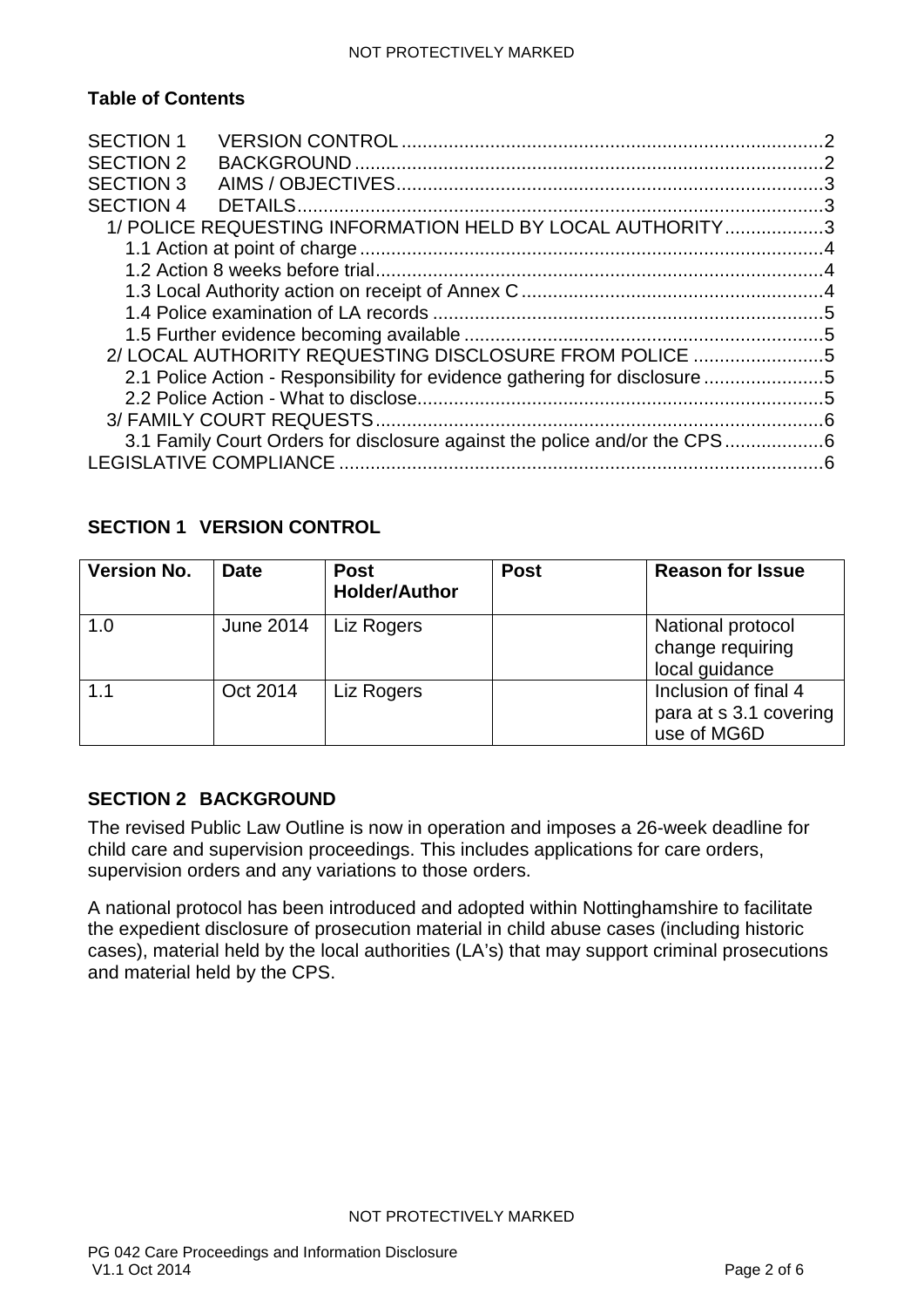# <span id="page-2-0"></span>**SECTION 3 AIMS / OBJECTIVES**

Aims and Objectives;

- Early notification to the Local Authority and to the Family Court that a criminal Investigation has been commenced.
- **Timely notification to the Local Authority and to the Family Court of the details and** timescales of a criminal prosecution.
- To facilitate timely and consistent disclosure of information and documents from the police, and CPS into the Family Justice System.
- To provide notification to the police and CPS of an application to the Family Court for and order for disclosure of prosecution material into the Family Justice System.
- To facilitate timely and consistent disclosure of information and documents from the Family Justice System to the police and/or the CPS.
- To provide a timely expeditious process for the Local Authority to respond to a request from the police for material held by the Local Authority which would assist in a criminal investigation.
- To provide a standard process for applications by the police and/or the CPS for the permission of the Family Court for disclosure of material relating to Family Court proceedings.

# <span id="page-2-1"></span>**SECTION 4 DETAILS**

#### **IMPORTANT:**

The form G 802 Annex C – Protection of Children: Request for disclosure of material is to be used for requests made by **Police to the Local Authority**. This replaces the form G802 Annex B and is found on NCForms>CAIU and Safeguarding folder. There is now an expectation that the Annex C will be submitted at the **commencement** of a child abuse investigation (historic or otherwise), rather than at the point of charge or advice.

This is intended as a guide, recognising the most pertinent points for the police and routine child abuse investigations. The full national protocol can be found on the attached link and should be referred to for complex issues.

### **[http://www.cps.gov.uk/publications/docs/third\\_party\\_protocol\\_2013.pdf](http://www.cps.gov.uk/publications/docs/third_party_protocol_2013.pdf)**

### **All the forms required including the Annex C (formerly Annex B) disclosure form and G2076 Annex G are available on NCForms in the CAIU folder.**

### <span id="page-2-2"></span>**1/ POLICE REQUESTING INFORMATION HELD BY LOCAL AUTHORITY**

Within 5 days of the commencement of a child abuse investigation. Police must submit an Annex C. This should be sent by secure email to both the Nottingham City and Nottinghamshire County Local Authorities as a child may have lived in both areas.

City - <mailto:childrenandadultslegal@nottinghamcity.gcsx.gov.uk>

County - <mailto:alison.walker@nottscc.gcsx.gov.uk>

#### NOT PROTECTIVELY MARKED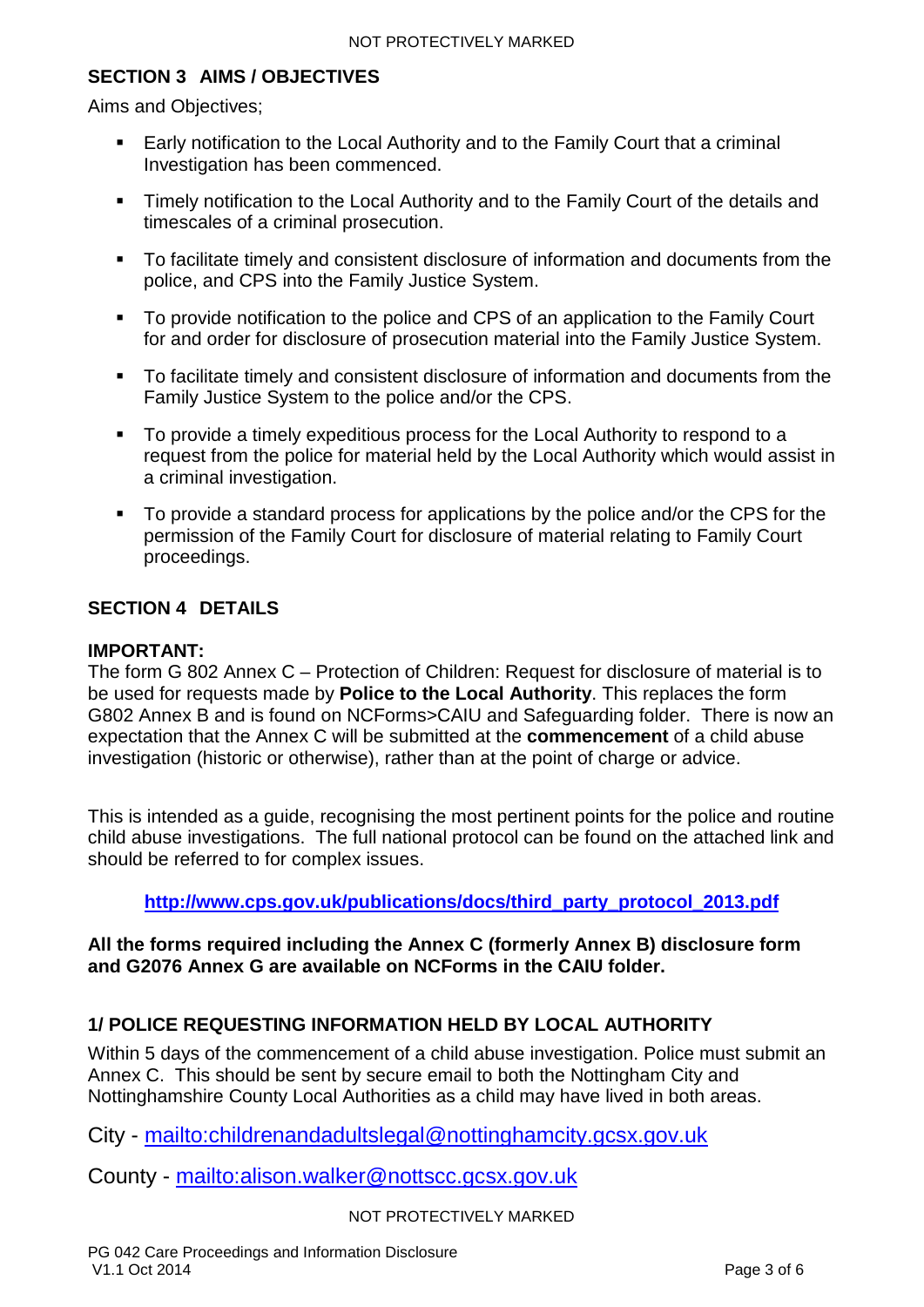### <span id="page-3-0"></span>**1.1 Action at point of charge**

At the point of charge an updated Annex C should be submitted referencing the first submission. A copy of the MG5 should also be sent with the request. Where a person is not charged then the police or CPS must inform the Local Authority of the reasons for no prosecution.

### <span id="page-3-1"></span>**1.2 Action 8 weeks before trial**

Approximately eight weeks before trial, the OIC should ensure that the Local Authority do not hold any new information that has not previously been available to the police and could impact on the trial and/or disclosure issues.

### <span id="page-3-2"></span>**1.3 Local Authority action on receipt of Annex C**

Upon receipt of the form Annex C, the Local Authority will collate relevant material and identify the schools attended by the children subject to the investigation. This will enable the police to approach the school directly, or alternatively the Local Authority may collate educational files for police examination. This will be dependent on whether the school is managed by the local authority so clarity will need to be sought.

Documents relating to Family Court proceedings are not included in files to be examined. Therefore where they exist, the Local Authority will provide a list of the material (without describing what it is) to the police. This will enable the police and/or CPS to apply to the Family Court for disclosure. The text or summary of a judgement given in Family Court proceedings can be included in the files to be examined by the police.

This does not prevent the Local Authority providing to the police documents or information relating to Family Court proceedings where;

a) The police officer is carrying out duties under section 46 Children Act 1989 or serving in a child protection unit.

#### **and**

b) Disclosure is for the purposes of child protection and not for the purposes of the criminal investigation**.**

Where information is disclosed in accordance with the above, the police cannot make onward disclosure (including to CPS) of any documentation or information for the purposes of investigation or prosecution without the express permission of the Family Court. Such material must not be disclosed to the CPS. The police will reveal the existence of the material on the MG6D without describing it. The CPS will seek permission of the Family Court to access the material.

All material obtained from the Local Authority will be listed by the police on the sensitive disclosure schedule MG6D. The lists of material not disclosed by the Local Authority to the police will also be included on the MG6D.

**There is further guidance regarding applications by the police and the CPS to the family court for disclosure of material relating to family proceedings in Section 11 of the national protocol. At the stage prior to the service of prosecution papers, applications will generally be made by the police. After this applications will generally be made by the CPS.**

#### NOT PROTECTIVELY MARKED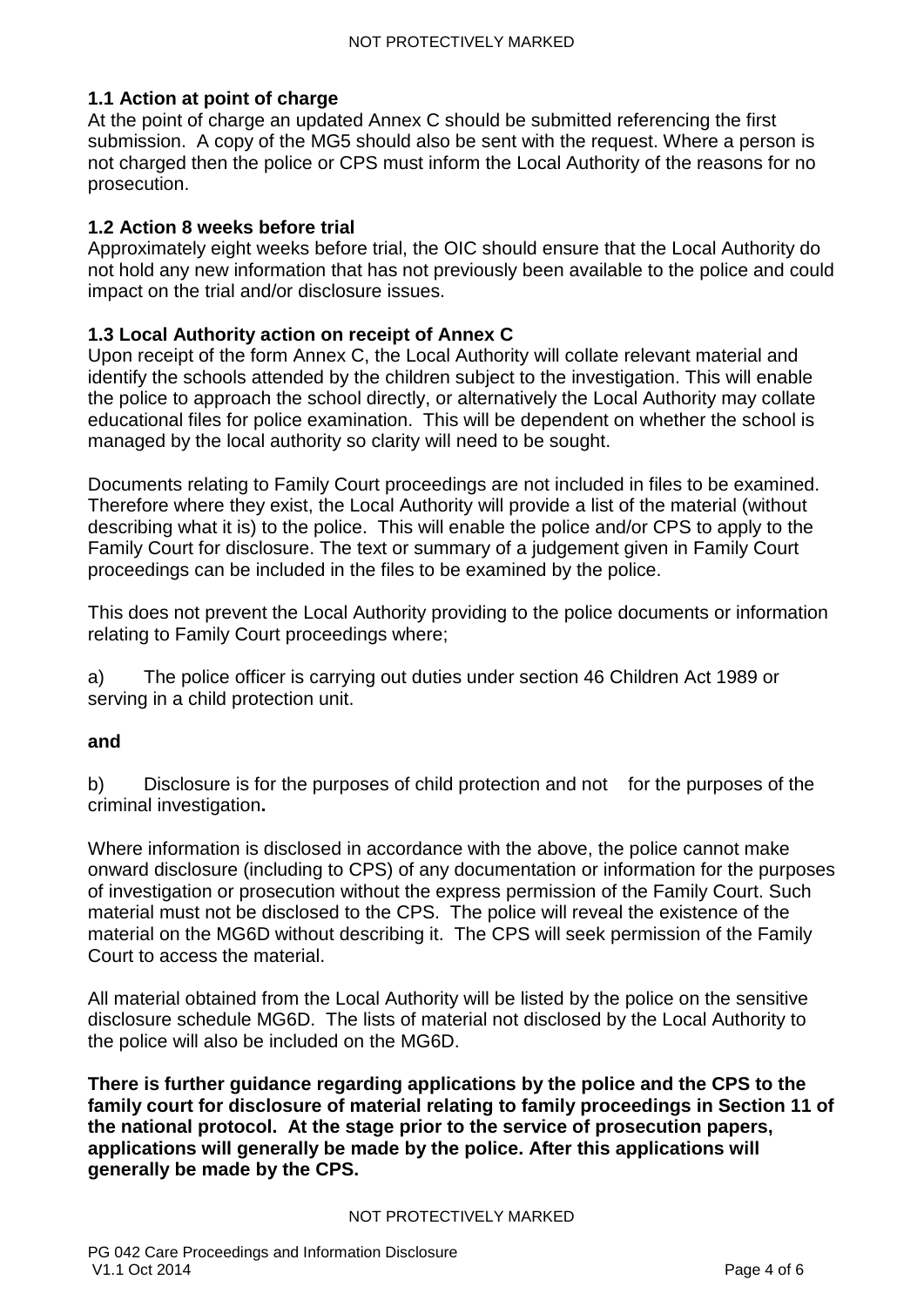### <span id="page-4-0"></span>**1.4 Police examination of LA records**

The police will examine and review the material collated by the Local Authority. This will usually take place on local authority premises. The police may make notes and/or take copies of the material. The material should not be disclosed to the defence without further consultation with the local authority or order of the court.

### <span id="page-4-1"></span>**1.5 Further evidence becoming available**

Where further relevant Local Authority material comes to light after initial police examination, the Local Authority will contact the police and/or the CPS to arrange an examination of the new material by the police.

Where new issues arise in the criminal case (e.g. receipt of defence statement), the police will submit a further Annex C requesting material not previously examined.

# <span id="page-4-2"></span>**2/ LOCAL AUTHORITY REQUESTING DISCLOSURE FROM POLICE**

The Local Authority on issue of proceedings will submit a form Annex D to the police. This will be emailed securely to the Public Protection Information sharing officers (ISO) located in the MASH. This is a request for information, and should only be for information **relevant to the central issues in the case**. In general, information dating back to 2 years is deemed sufficient.

### <span id="page-4-3"></span>**2.1 Police Action - Responsibility for evidence gathering for disclosure**

Information Sharing Officers will identify if there is an OIC for the criminal child abuse investigation. If OIC is identified then they are responsible for the gathering and disclosure of material. If the Annex D does not relate to a specific child abuse investigation then the ISO will gather and disclose material. The police have up to, **but not exceeding 14 days to disclose.**

### <span id="page-4-4"></span>**2.2 Police Action - What to disclose**

Where criminal proceedings have commenced there should be consultation with the CPS about what to disclose to the local authority.

Unless disclosure is required for the immediate safety of a child, police will not disclose material which may prejudice the investigation and/or prosecution. Where information is not disclosed, police should aim to give a date by which disclosure can be made. Alternatively, the police can state on the Annex D return that a disclosure will be made in the event that the local authority get a Family Court Order stating that the material will not be disclosed to named individuals (typically suspects and witnesses).

Police should return the completed Annex D to the requester by secure email.

### **Where visually recorded evidence of a child is disclosed, then the local authority must sign a written undertaking, Annex G.**